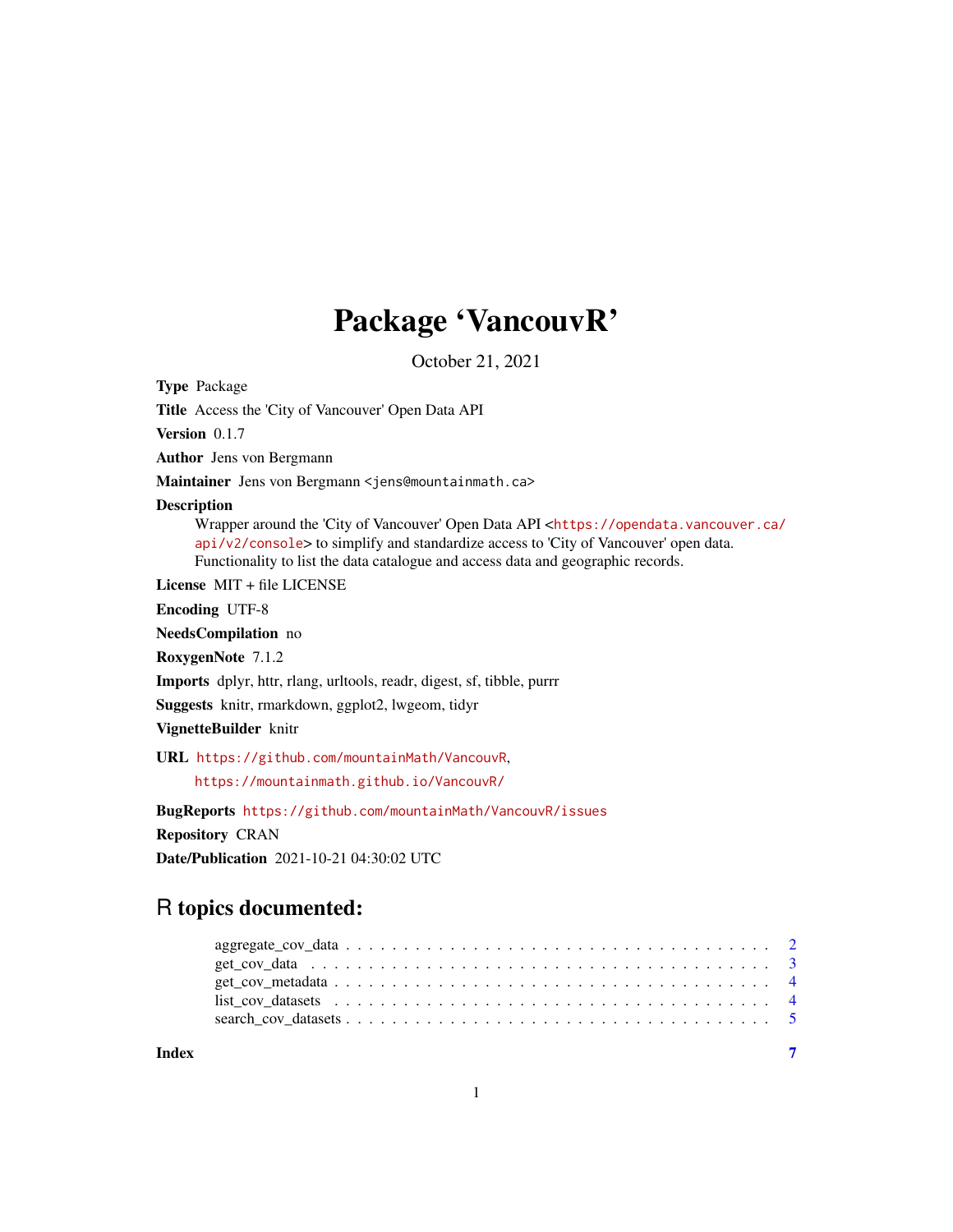<span id="page-1-0"></span>aggregate\_cov\_data *Get aggregates from dataset from Vancouver Open Data Portal*

#### Description

Get aggregates from dataset from Vancouver Open Data Portal

#### Usage

```
aggregate_cov_data(
 dataset_id,
  select = "count(*) as count",
 group_by = NULL,
 where = NULL,
 apikey = getOption("VancouverOpenDataApiKey"),
  refresh = FALSE
)
```
#### Arguments

| dataset_id | Dataset id from the Vancouver Open Data catalogue                                         |
|------------|-------------------------------------------------------------------------------------------|
| select     | select string for aggregation, default is 'count(*) as count' It accepts ODSQL<br>syntax. |
| group_by   | grouping variables for the query It accepts ODSQL syntax.                                 |
| where      | Query parameter to filter data (default 'NULL' no filter) It accepts ODSQL syn-<br>tax.   |
| apikey     | Vancouver Open Data API key, default 'getOption("VancouverOpenDataApiKey")'               |
| refresh    | refresh cached data, default 'FALSE"                                                      |

#### Value

tibble format data table output

#### Examples

```
# Count all parking tickets that relate to fire hydrants by ticket status
## Not run:
aggregate_cov_data("parking-tickets-2017-2019",
                  group_by = "status",
                  where = "infractiontext LIKE 'FIRE'")
```
## End(Not run)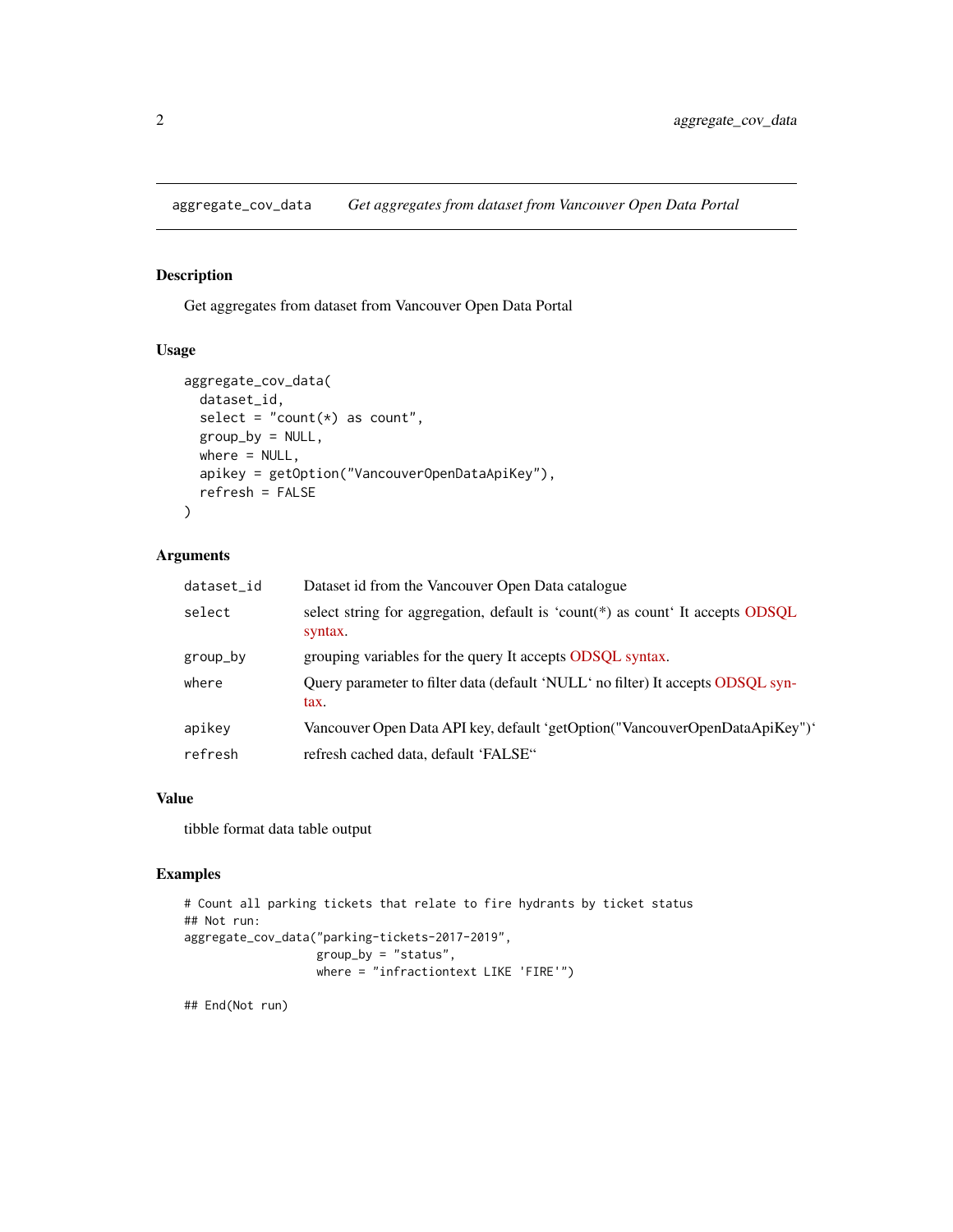<span id="page-2-0"></span>

#### Description

Get datasets from Vancouver Open Data Portal

#### Usage

```
get_cov_data(
 dataset_id,
  format = c("csv", "geojson"),select = "*",
 where = NULL,
  apikey = getOption("VancouverOpenDataApiKey"),
 rows = NULL,cast_types = TRUE,
 refresh = FALSE
)
```
#### Arguments

| dataset_id | Dataset id from the Vancouver Open Data catalogue                                              |
|------------|------------------------------------------------------------------------------------------------|
| format     | 'csv' or 'geojson' are supported at this time (default 'csv')                                  |
| select     | select string for fields to return, returns all fields by default. It accepts ODSQL<br>syntax. |
| where      | Query parameter to filter data (default 'NULL' no filter) It accepts ODSQL syn-<br>tax.        |
| apikey     | Vancouver Open Data API key, default 'getOption("VancouverOpenDataApiKey")'                    |
| rows       | Maximum number of rows to return (default 'NULL' returns all rows)                             |
| cast_types | Logical, use metadata to look up types and type-cast automatically, default<br>'TRUE'          |
| refresh    | refresh cached data, default 'FALSE"                                                           |

#### Value

tibble or sf object data table output, depending on the value of the 'format' parameter

#### Examples

```
# Get all parking tickets issued at the 1100 block of Alberni Street between 2017 and 2019
## Not run:
```
get\_cov\_data("parking-tickets-2017-2019",where = "block = 1100 AND street = 'ALBERNI ST'")

## End(Not run)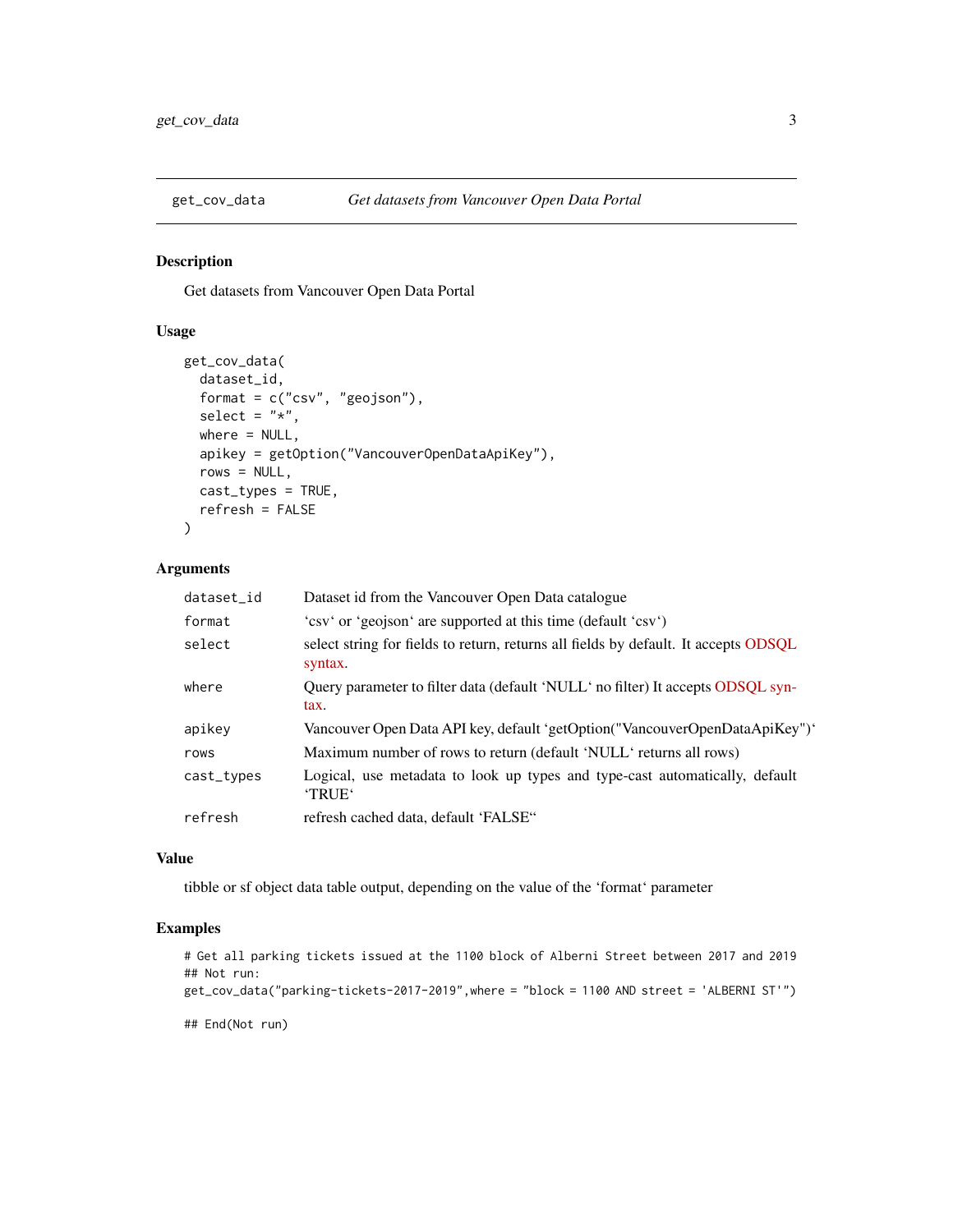<span id="page-3-0"></span>

#### Description

Get metadata for CoV open data dataset

#### Usage

```
get_cov_metadata(
  dataset_id,
  apikey = getOption("VancouverOpenDataApiKey"),
  refresh = FALSE
\mathcal{E}
```
#### Arguments

| dataset id | the CoV open data dataset id         |
|------------|--------------------------------------|
| apikey     | the CoV open data API key, optional  |
| refresh    | refresh cached data, default 'FALSE" |

#### Value

tibble format data table output

#### Examples

```
# Get the metadata for the street trees dataset
## Not run:
get_cov_metadata("street-trees")
```
## End(Not run)

list\_cov\_datasets *Download the CoV open data catalogue*

#### Description

Download the CoV open data catalogue

#### Usage

```
list_cov_datasets(
  trim = TRUE,apikey = getOption("VancouverOpenDataApiKey"),
  refresh = FALSE
\mathcal{E}
```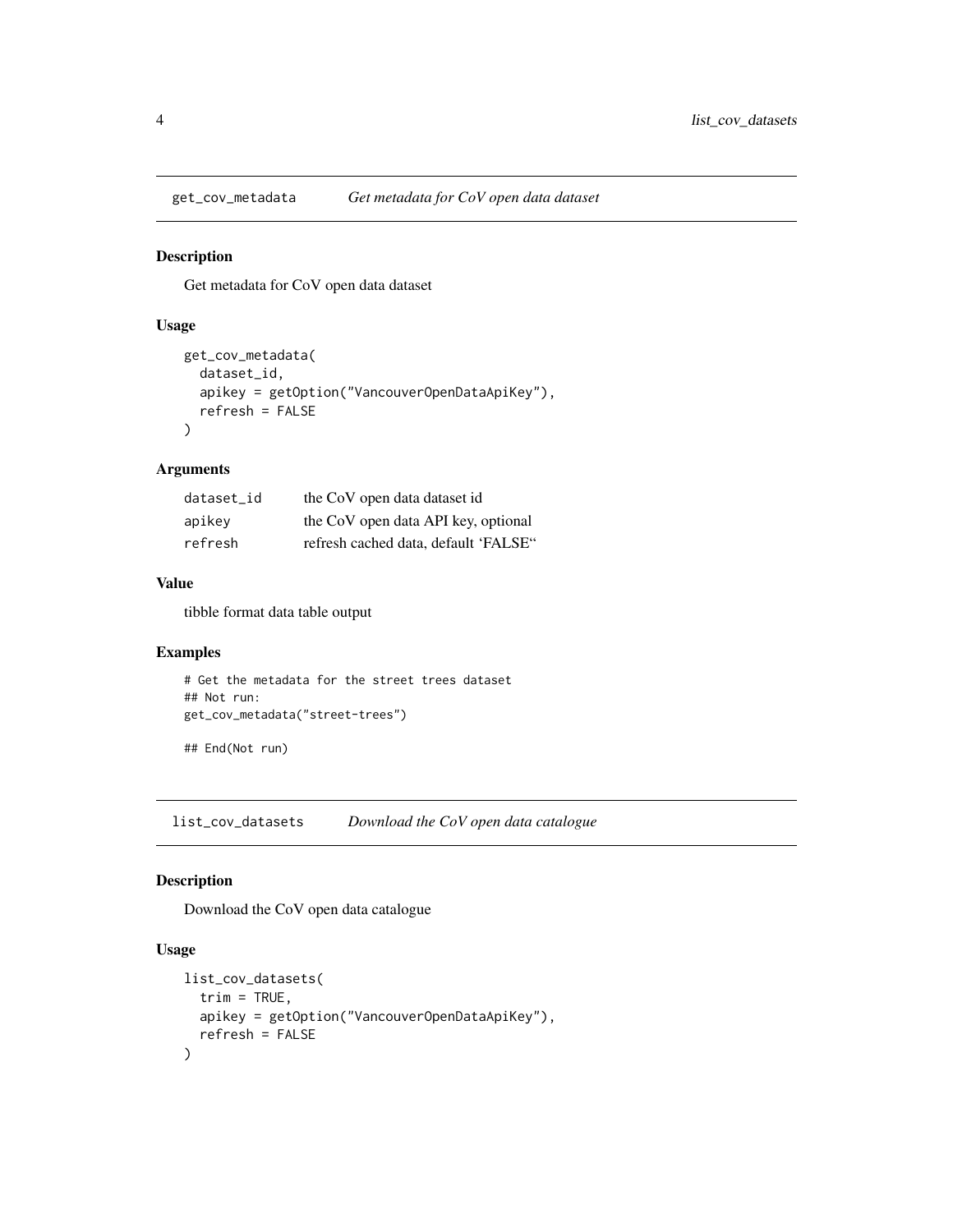#### <span id="page-4-0"></span>Arguments

| trim    | trim all NA columns, optional, defaul 'TRUE' |
|---------|----------------------------------------------|
| apikey  | the CoV open data API key, optional          |
| refresh | refresh cached data, default 'FALSE"         |

#### Value

tibble format data table output

#### Examples

# List and search available datasets ## Not run: list\_cov\_datasets()

## End(Not run)

search\_cov\_datasets *Search for CoV open data datasets*

#### Description

Search for CoV open data datasets

#### Usage

```
search_cov_datasets(
 search_term,
  trim = TRUE,apikey = getOption("VancouverOpenDataApiKey"),
 refresh = FALSE
)
```
#### Arguments

| search_term | grep string to serach through datasets       |
|-------------|----------------------------------------------|
| trim        | trim all NA columns, optional, defaul 'TRUE' |
| apikey      | the CoV open data API key, optional          |
| refresh     | refresh cached data, default 'FALSE"         |

#### Value

tibble format data table output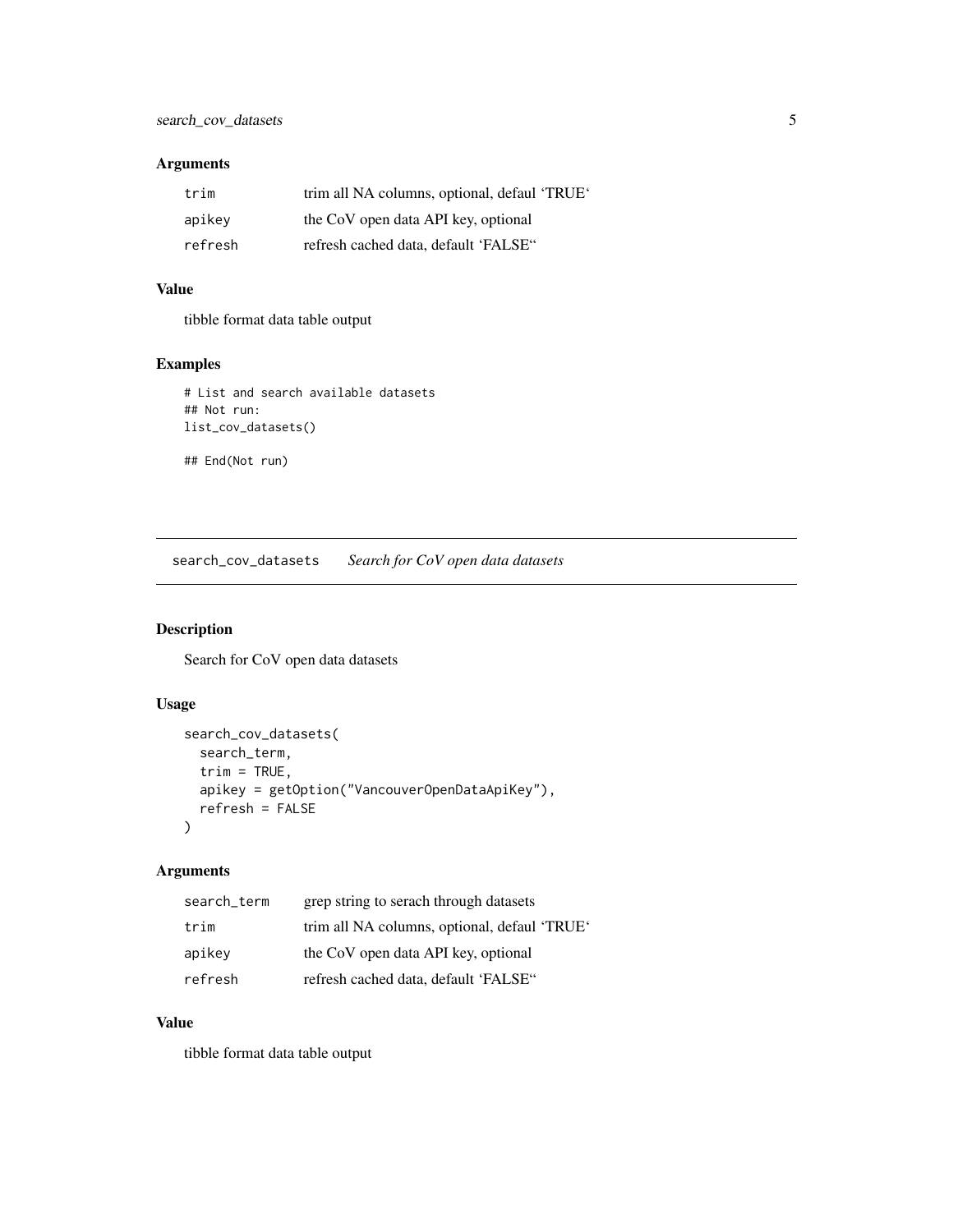### Examples

```
# search available datasets relating to trees
## Not run:
search_cov_datasets("trees")
```
## End(Not run)